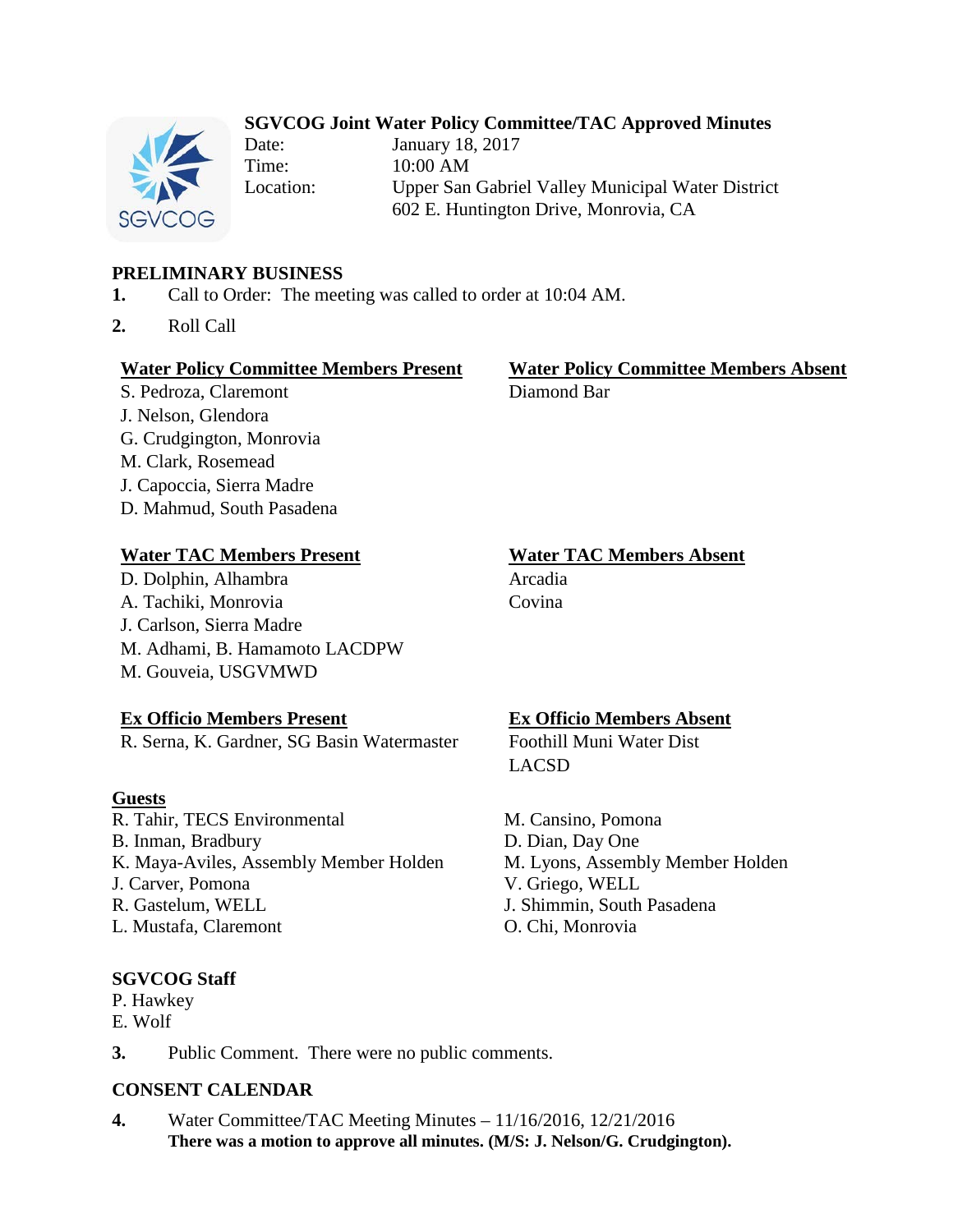| AYES:           | Claremont, Glendora, Monrovia, Rosemead, Sierra Madre, South Pasadena, |
|-----------------|------------------------------------------------------------------------|
|                 | Alhambra, Monrovia, Sierra Madre, LACDPW, USGVMWD, Watermaster         |
| <b>NOES:</b>    |                                                                        |
| <b>ABSTAIN:</b> |                                                                        |
| <b>ABSENT:</b>  | Diamond Bar, Arcadia, Covina, Foothill Municipal Water Dist, LACSD     |

## **PRESENTATION**

**5.** Rio Hondo/San Gabriel River EWMP Regional Project: Presentation by Oliver Chi, City Manager, City of Monrovia

O. Chi discussed efforts by the Rio Hondo/San Gabriel River EWMP group to engage with the Regional Board in order to rework the previously approved EWMP. The proposed changes include the addition of five downstream, regional projects in place of numerous city-by-city water capture sites, including numerous green streets. One of those regional projects involves buying land that is currently an auto junk yard, and turning this site into engineered wetlands. The Regional Board has been supportive of the group's plan but much will depend on the Reasonable Assurance Analysis modeling, which will determine the quantity of stormwater captured and infiltrated relative to the TMDL targets.

The committee thanked Chi for the EWMP's work and noted that the ground this group is breaking may open up opportunities for other EWMPs to use a similar, more cost effective, downstream approach to meeting MS4 requirements.

# **ACTION ITEMS**

**6.** Stormwater Legislative Priorities for 2017

The committee approved the Stormwater Legislative Priorities list with the following change based on discussions with state legislators suggesting that the new wording stands a better chance of gaining support.

CURRENT: 1. Redirect a portion of tire fees to address stormwater pollution. NEW: 1. Establish a new tire fee to address stormwater pollution.

**There was a motion to approve the Stormwater Legislative Priorities and forward to the Governing Board recommending approval. (M/S: G. Crudgington/J. Nelson).**

| <b>AYES:</b>    | Claremont, Glendora, Monrovia, Rosemead, Sierra Madre, South Pasadena, |
|-----------------|------------------------------------------------------------------------|
|                 | Alhambra, Monrovia, Sierra Madre, LACDPW, USGVMWD, Watermaster         |
| <b>NOES:</b>    |                                                                        |
| <b>ABSTAIN:</b> |                                                                        |
| <b>ABSENT:</b>  | Diamond Bar, Arcadia, Covina, Foothill Municipal Water Dist, LACSD     |

## **DISCUSSION ITEMS INFORMATION ITEMS**

**7.** SWRCB Open Seats:

R. Gastelum reported that the Governor's office has interviewed four or five candidates and intends to make a selection as soon as possible.

**8.** Water Education for Latino Leaders (WELL).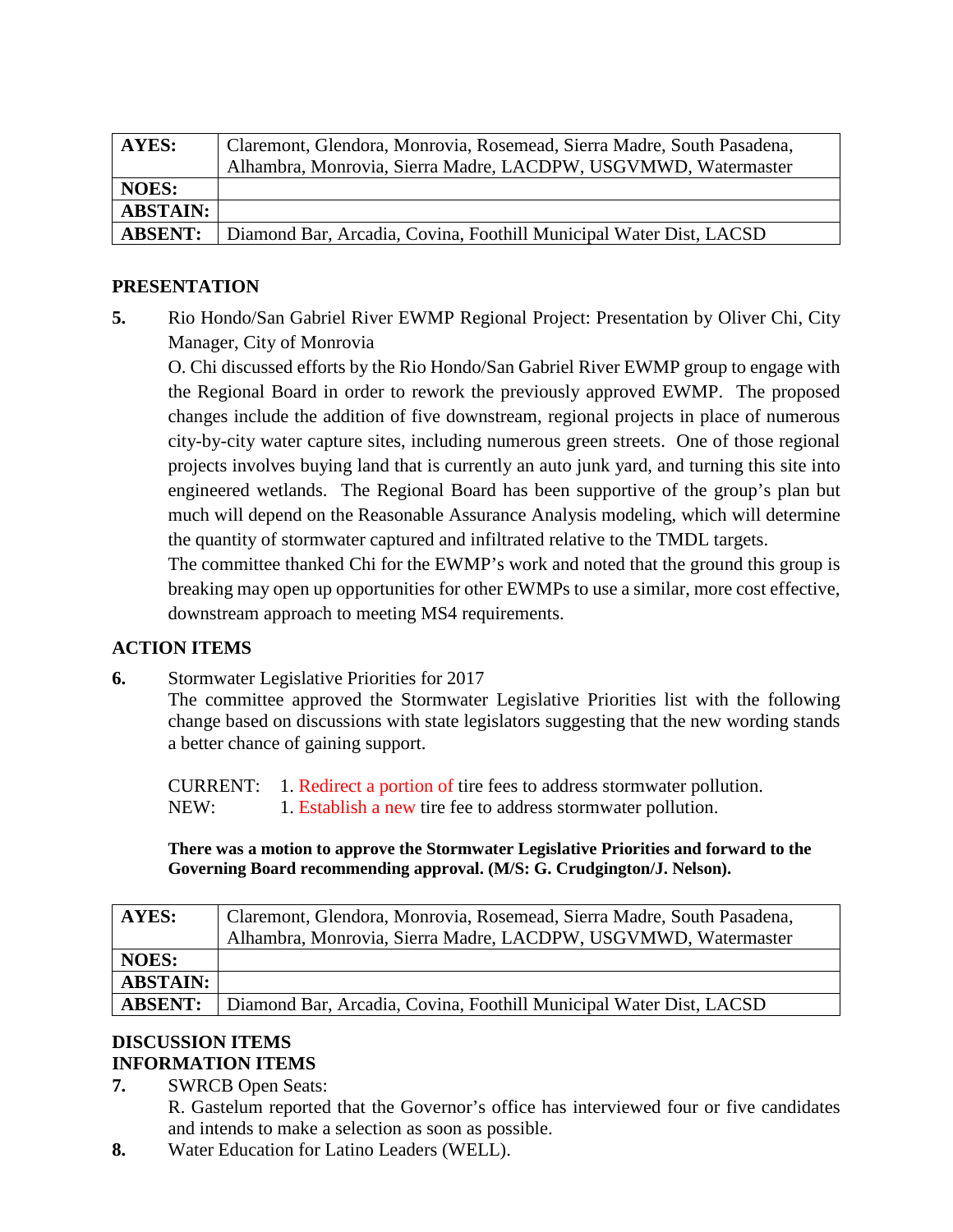R. Gastelum gave an overview of the February 4<sup>th</sup> WELL conference.

**9.** CA Natural Resources: Urban Greening Program

E. Wolf provided an overview of the grant program, calling attention to key dates. Final guidelines will be released on March  $1<sup>st</sup>$  after which, the CA Natural Resources Division will hold workshops to explain the program and submission criteria. The Urban Greening grant will provide \$80 million for projects that reduce greenhouse gases by "greening" the built up environment. Wolf encouraged EWMPs to apply for funding for regional, multibenefit projects.

**10.** Stormwater Outreach Updates

Contract Cities/Independent Cities Association Jan. 9-10 Sacramento Legislative Tour. J. Nelson informed the committee about the Sacramento Legislative Tour, noting that the SGVCOG Stormwater Policy was widely distributed and discussed with state legislators. S. Pedroza recommended that a group from SGVCOG return to Sacramento in the near future in order to reinforce our stormwater legislative agenda and continue outreach. One meeting of note was with Senator Hetzberg, author of SB1298 (2016). SB 1298 sought to include stormwater as one of the utilities exempt from Proposition 218 voting requirements. It was pulled from the agenda in 2016 owing to lack of support. The senator intends to reintroduce similar legislation in 2017.

Stormwater Funding Group's Legislative Proposals.

D. Mahmud updated the committee on four of our legislative priorities that have been drafted and have initial sponsorship. Those include:

- A bill establishing a new fee on tires to help pay for zinc clean up in stormwater.
- Inclusion of the Financial Capabilities Assessment criteria in all stormwater related regulation.
- A bill requiring the State Architect to include stormwater capture in all school design/redesign.
- Establishment of an insurance fund to pay for civil liability associated with stormwater capture and infiltration.
- **11.** Litigation Update
	- City of Gardena v. RWQCB. R. Tahir reported that there will be a case management hearing on Jan  $20<sup>th</sup>$ .
	- R. Tahir reported that there will be a hearing on Jan  $24<sup>th</sup>$  on the merits of the NRDC vs. LARWQCB case.
- **12.** E/WMP Updates

B. Hamamoto, LACDPW, reported that the County will draft a baseline Report of Waste Discharge (ROWD). It is likely that E/WMPs will use this as their starting point and modify it to apply to their specific circumstances.

**13.** Watermaster Rate Increases.

K. Gardner reported that the Watermaster is continuing with the planned rate increase to help defray the cost of imported water needed to replenish the Main San Gabriel Basin. Regarding the heavy rains and the effect on the basin, Gardner stated that it is too early to tell how much impact the rains will have on the key well. It takes five weeks for water to percolate and raise the well level.

## **CHAIR'S REPORT**

## **ANNOUNCEMENTS**